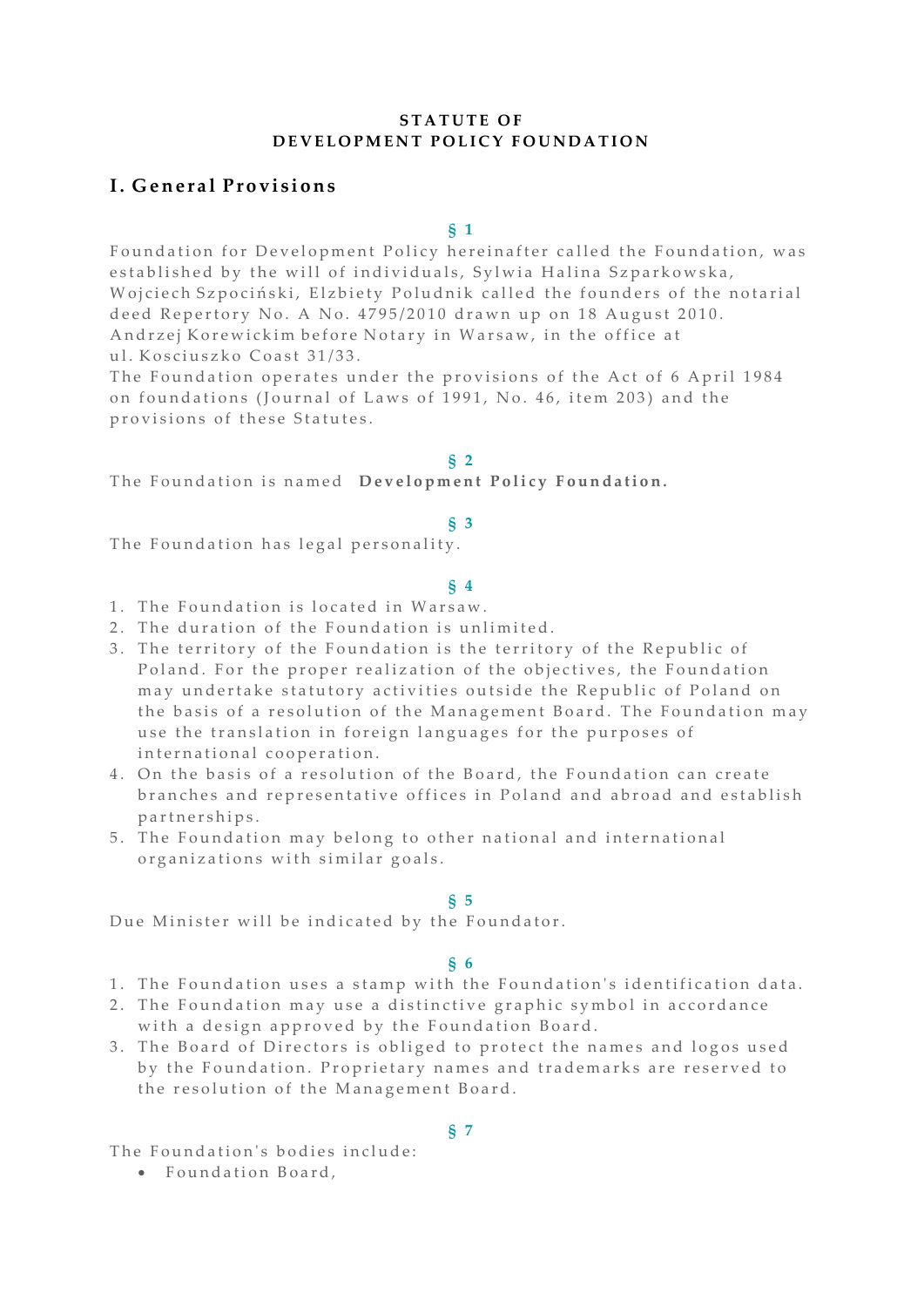- Council of the Foundation,
- Program Council.

# **I I . F o u n d a t i o n a c t i v i t i e s**

**§ 8**

The Foundation's purpose is:

- Action for the development of civil society, human rights, selfgovernment and the subjectivity of regional and local groups and communities.
- Action for growth and quality of life (socio-health-environment), especially in marginalized and marginalized regions and socially and economically disadvantaged.
- Action to improve the socio-economic situation in Poland, in the European Union and in developing countries and countries undergoing political transformation and socio-economic m od ernization.
- Action for sustainable development, especially in degraded areas of high natural value and to groups and communities economically and socially disadvantaged, including through the promotion and development of tourism.
- Action for equal, open participation in culture and public life and their active formation, in particular by disadvantaged groups and communities, and young people.
- Action to improve the quality of education, including the promotion of non-formal and informal education.
- Promoting the dissemination of the methods of amicable settlement of disputes, in particular through the use of mediation, including e conomic mediation.
- Support for non-governmental organizations, regional and local authorities in the process of democratic and economic m o d e r n i z a tion.
- Support for democratic and transparent decision-making procedures at central, regional and local level.
- Promote knowledge of policy and development aid, contribute to its enhancement of its effectiveness and ownership, and support reflection and debate on international politics, especially the foreign policy of the Republic of Poland and the European Union.
- Action to increase the importance of the Republic of Poland and the European Union in the global international system.
- Promoting and disseminating volunteering.
- Promoting international and cross-border cooperation at central, regional and local level.

# **§ 9**

The Foundation pursues its objectives by:

- Creation, development and dissemination of analyzes, publications, studies on development policy, economy and sustainable d e v e l o p m e n t;
- $\bullet$  Database creation and sharing;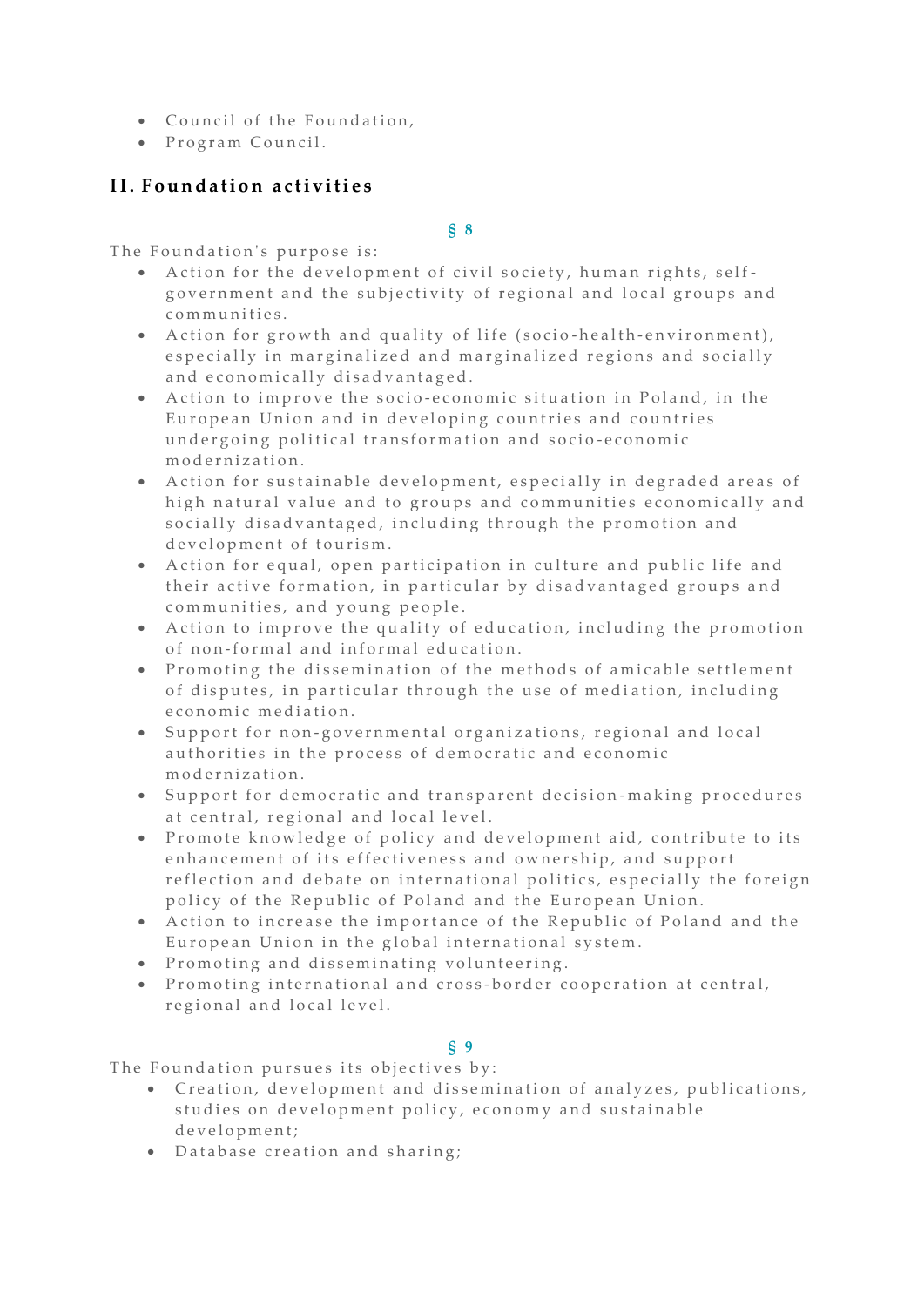- Support NGOs and local authorities in making effective use of development aid available to them;
- Cooperation with individuals, national and foreign institutions conducting activities within the scope of the Foundation's a c ti vities:
- Collaboration with universities, central, regional and local authorities, non-governmental organizations, both in Poland and a b r o a d;
- Co-operation with the media to promote development policy issues and sustainable development;
- Organization of conferences, seminars, workshops, training sessions and study visits:
- Granting scholarships and organizing internships for both Polish and developing beneficiaries.

### **§ 1 0**

In order to achieve its objectives, the Foundation may support financially, professionally or organisationally the activities of legal persons, organizational units without legal personality and natural persons conducting activities coinciding with the aims of the Foundation.

# **III.** Assets of the Foundation

# **§ 1 1**

- 1. The Foundation's assets constitute the Founding Fund in the amount of PLN 6,000 (six thousand) contributed by the Founders and cash, movable property and other property rights acquired by the Foundation in the course of its activities.
- 2. From the founding fund, 1200 (one thousand two hundred) zlotys are spent on economic activity.

# **§ 1 2**

The Foundation's income comes from:

- $\bullet$  donations, inheritances, grants, grants and subsidies received both from the country and abroad;
- property, property and property rights of the Foundation;
- $\bullet$  percentage;
- $\bullet$  the Foundation's business.

# **§ 1 3**

- 1. The Foundation may conduct economic activity and pay for free and public charity activities for the purpose of carrying out its statutory o b j e c t i v e s.
- 2. Economic activity will be conducted by the Foundation in the following s c o p e :
	- printing and reproduction of recorded media,
	- works related to the renovation and restoration of historical sites and buildings,
	- $\bullet$  tourist accommodation and places of short-term accommodation,
	- $\bullet$  other accommodation,
	- food service activities,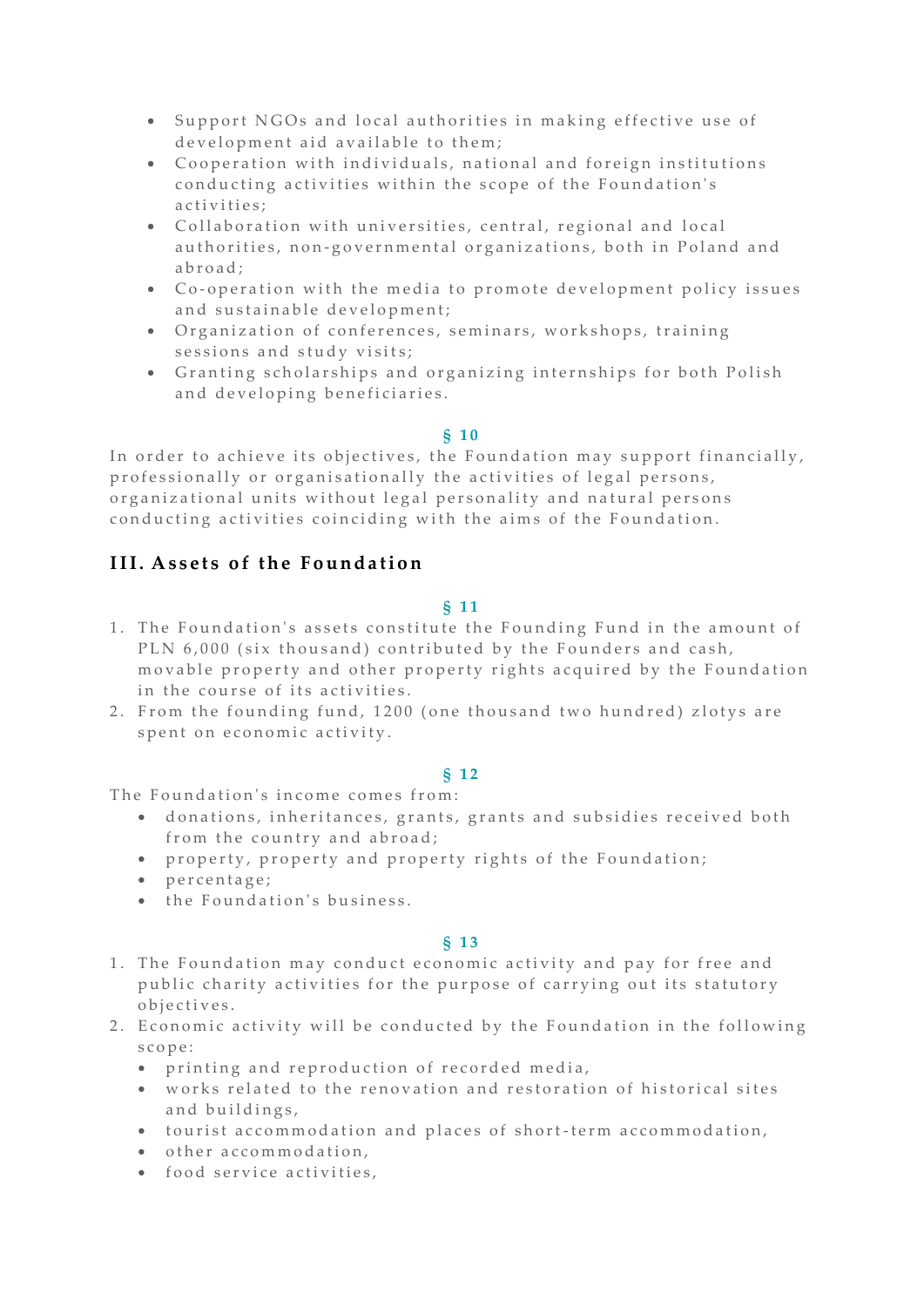- $\bullet$  publishing,
- activities related to the production of films, video recordings, television programs, sound and music recordings,
- sound and music recording,
- **Broadcasting and subscription programs**
- $\bullet$  information services,
- rental and management of own or leased real estate,
- $\bullet$  management advice,
- $\bullet$  other technical studies and analyzes,
- scientific research in the field of social sciences and the humanities;
- a d v e r t i s e m e n t,
- $\bullet$  market research and public opinion,
- $\bullet$  other professional, scientific and technical activities,
- $\bullet$  employment-related activities
- activities of tourism organizers,
- $\bullet$  tourism information activities,
- photocopying, document preparation and other specialized office support activities,
- activities related to the organization of congresses, conferences and s y m p o s i a ,
- extramural forms of education,
- activities supporting education,
- creative activities related to culture and entertainment,
- the activities of libraries, archives and museums and other cultural activities.
- activities of other member organizations, not elsewhere classified,
- $\bullet$  other service activities, not elsewhere classified

If, under special provisions, taking up or pursuing an activity in any of the fields covered by the Foundation's activities requires the au thorization or concession of the competent authorities, the taking up or pursuit of such activities may take place only after obtaining such authorization or concession.

1. The principles of financial management and accounting records related to the activity are determined by the Board of the Foundation in the r e solution.

### **§ 1 4**

The Foundation may create other own funds, including reserve funds, on the basis of a resolution of the Management Board.

### **§ 1 5**

The Foundation may collect its funds in Polish currency and in foreign currency in accordance with applicable law.

### **§ 1 6**

The property of the foundation can only be used to carry out statutory activities. The income earned from the Foundation's assets is allocated exclusively to the fulfillment of statutory objectives or the restoration and expansion of the assets necessary for the fulfillment of statutory o biectives.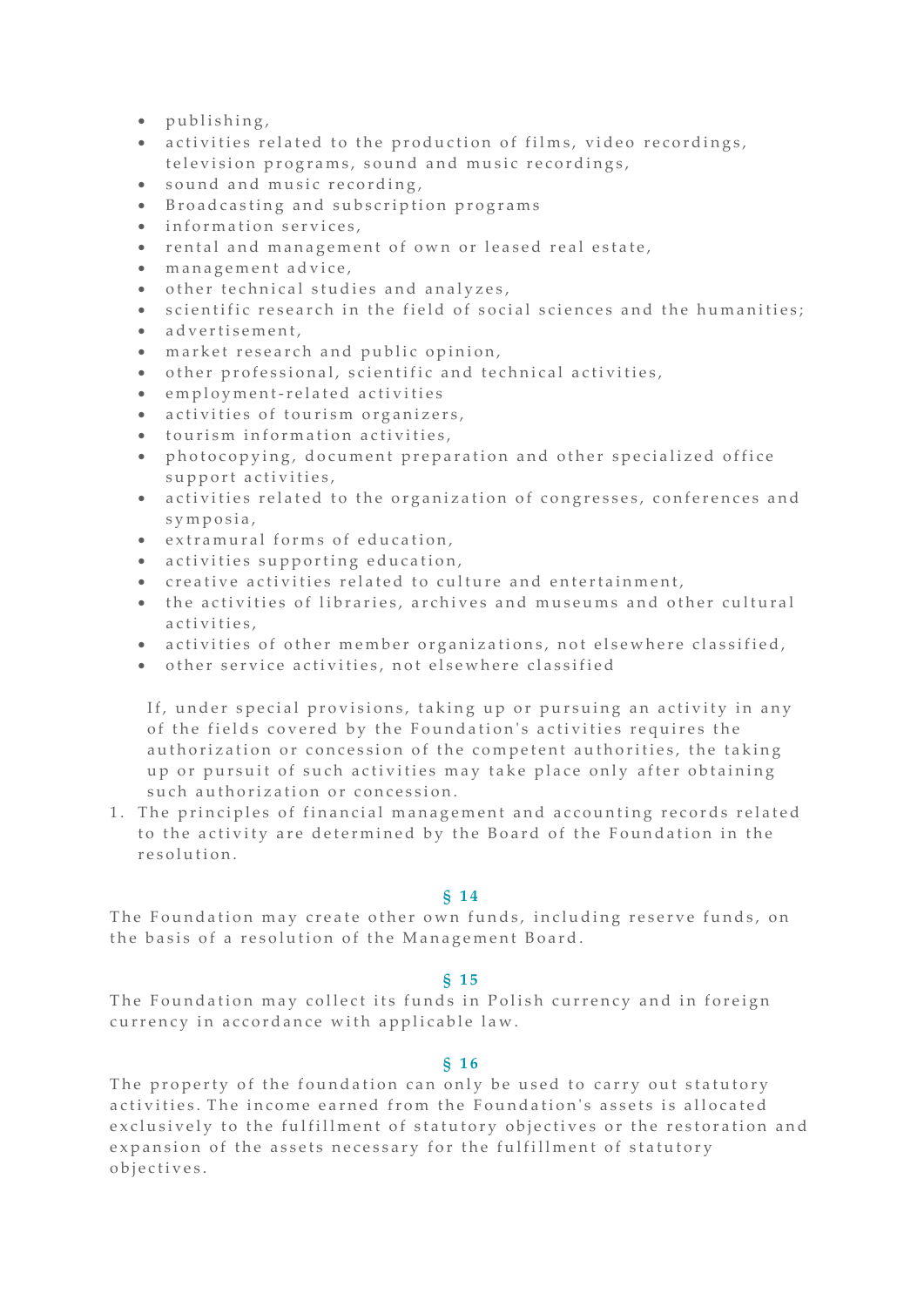#### **§ 1 7**

The Foundation carries out financial management and accounting books in accordance with the regulations.

The Foundation Board adopts the financial regulations and the chart of accounts and distinguishes financially and accountably organizational units or tasks or projects implemented periodically.

### **§ 1 8**

The Foundation is responsible for all its assets.

# **I V . F o u n d a t i o n B o a r d**

#### **§ 1 9**

The Foundation's Board directs the activities of the Foundation and represents it outside.

#### **§ 2 0**

- 1. The Foundation's first Board members are the Founders.
- 2. The board may co-opt new members. The number of members of the Management Board can not exceed five persons.
- 3. The President of the Management Board elects the Management Board from among its members.
- 4. A member of the Management Board may resign from membership in the Management Board. In such a case, the member of the Management Board is dismissed from the duties specified in the resolution of the Management Board which relieves him / her of such duties.
- 5. A member of the Management Board may be dismissed at any time by a majority of two thirds of the members of the Management Board, except for the member of the Management Board whose request is dismissed. An appeal may be filed by any member of the Management Board. In this mode you can not withdraw from the Board of Trustees.
- 6. The remuneration of the Board is determined by the Council of the Foundation.
- 7. A member of the Board of Directors may dismiss the Board of Trustees if:
	- For reasons of health he has lost the ability to perform his tasks, which occurs with 180 days of illness or permanent inability to perform tasks of a member of the Board,
	- has been convicted of a guilty criminal offense,
	- caused the property damage,
	- has left the job or grossly neglects to perform his duties.

8. Membership in the Board ceases as a result of death.

#### **§ 2 1**

The scope of activity of the Board includes all matters not reserved for the competence of the Council of the Foundation related to the Foundation's activities, in particular:

• undertaking activities aimed at achieving the statutory objectives of the Foundation and its development;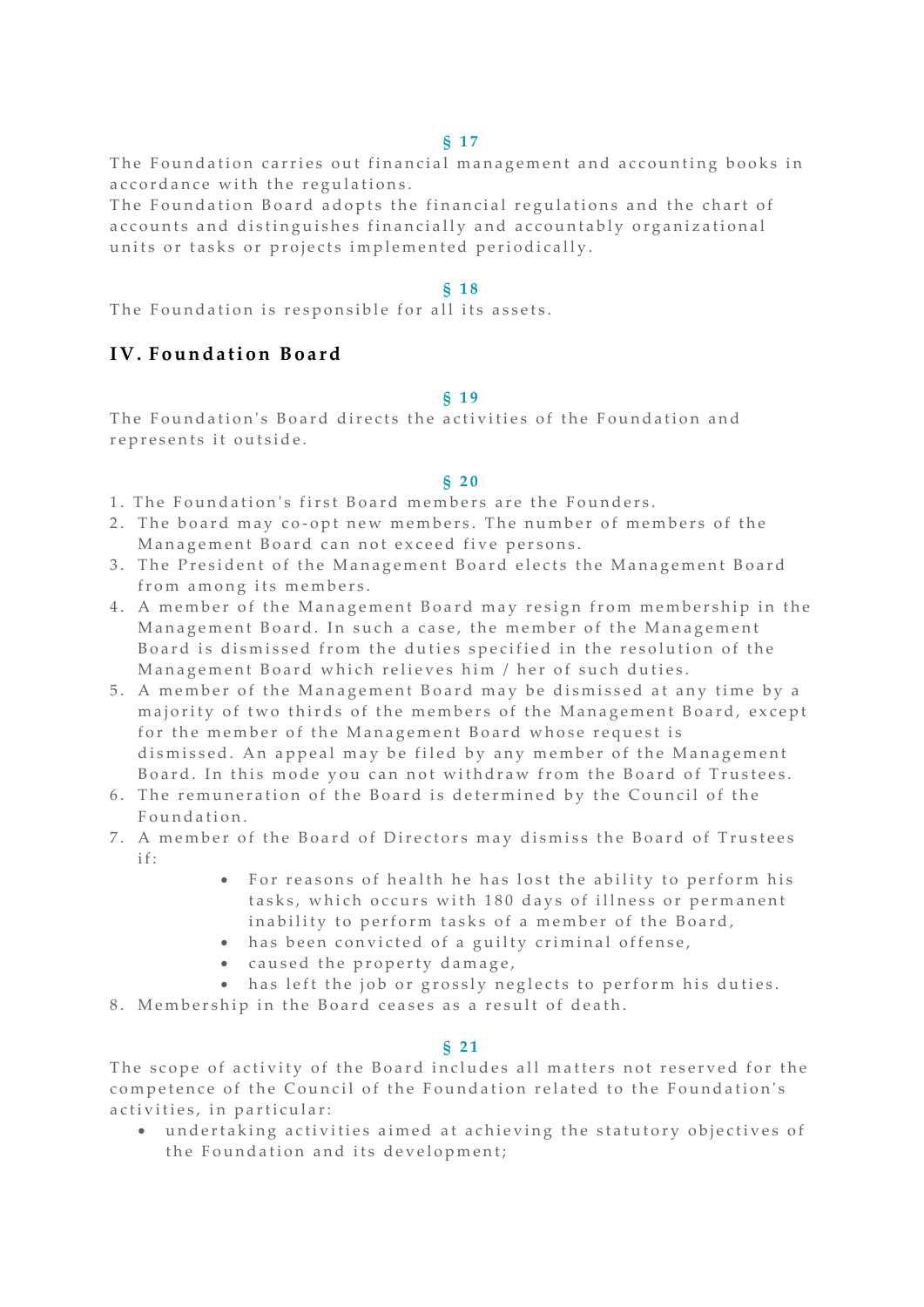- directing the activities of the Foundation and representing it outside:
- setting up temporary and long-term partnerships;
- Adoption of activity programs, financial plans and annual reports on the Foundation's activities:
- property management of the Foundation;
- $\bullet$  Human resources policy including signing contracts with employees, co-workers and volunteers, as well as receiving placements and determining the principles and amount of remuneration of these p e r s o n s ;
- Adoption of regulations, including the Rules of Procedure of the Management Board except for the regulations of the Council of the Foundation:
- accepting public aid, inheritances, donations and subscriptions;
- appointing the Program Board and its members.
- approval of financial statements of the Foundation.

### **§ 2 2**

1. To make declarations of will on behalf of the Foundation is uprawnieniony each member of the Management Board acting independently.

### **§ 2 3**

- 1. The Board shall hold meetings as required, but not less than once a quarter.
- 2. A meeting of the Management Board is convened by the President or a member of the Management Board appointed by him. A meeting of the Management Board may also be convened by each member of the Management Board, unless he or she advises the other members seven days in advance.
- 3. Resolutions at meetings of the Management Board are taken by an absolute majority of votes.

# **V.** Council of the Foundation

### **§ 2 4**

The Foundation Council is the supervisory and control body of the F o u n d a t i o n .

### **§ 2 5**

- 1. The Foundation Council consists of five to nine people.
- 2. The first members of the Council are the persons appointed by the resolution by the Founders.
- 3. The selection of new members of the Council of the Foundation to supplement its composition shall be decided by a simple majority of the Council of the Foundation in presence of at least half of its members.
- 4. The term of office of a member of the Board of Trustees is three years, with the mandate of a member serving for more than one term.
- 5. The Council of the Foundation elects its President from its chair at its first meeting.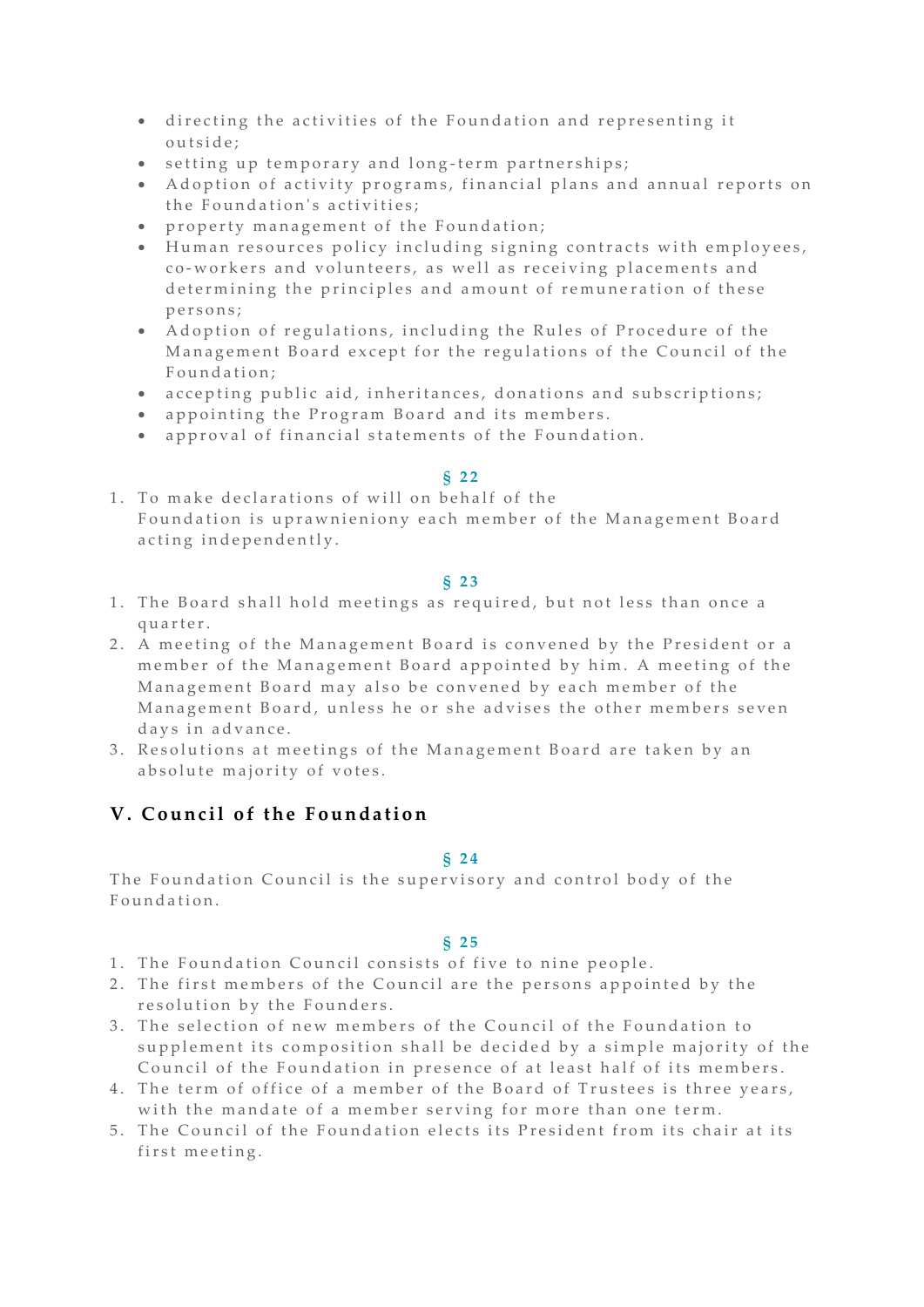The Foundation Council's competencies include:

- supervising the implementation of the main directions of the Foundation's activities:
- financial control of the Foundation and approval of the Foundation's financial statements;
- setting the remuneration of the Management Board;
- promoting the goals for which the Foundation was established;
- submitting applications for the Foundation's activities;
- presenting to the Board the programs of the Foundation's activities;
- expressing opinions and taking a stand on issues presented by the Management Board:
- passing its own rules of procedure and making changes to it;
- A ppreciating the candidatures of members of the Program Council.

### **§ 2 7**

The members of the Board shall perform their function free of charge, with the right to reimbursement of attendance expenses.

#### **§ 2 8**

The mandate of a member of the Board of Trustees expires:

- at the end of a three-year term;
- as a result of resignation;
- with the expiry of 180 days of illness or permanent incapacity to perform the function of a member of the Board:
- as a result of the dismissal of a member of the Board by a resolution adopted by the majority of two thirds of the composition of the Board in the presence of at least half of the members.

#### **§ 2 9**

A member of the Foundation Board can not be:

- Member of the Board:
- the liquidator, chief accountant, solicitor or lawyer or other employee is directly subject to the board of directors of the Foundation;
- person convicted of the offense of intentional guilt.

# **V I . P r o g r a m C o u n c i l**

#### **§ 3 0**

The Program Council is appointed by a resolution of the Management B o a r d .

#### **§ 3 1**

- 1. Members of the Program Council are appointed by the Foundation Board after consultation with the Foundation Council.
- 2. Members of the Program Council perform their function honorably, with the right to reimbursement of the costs of participation in the Council meeting.
- 3. Membership in the Program Council is not a term of office.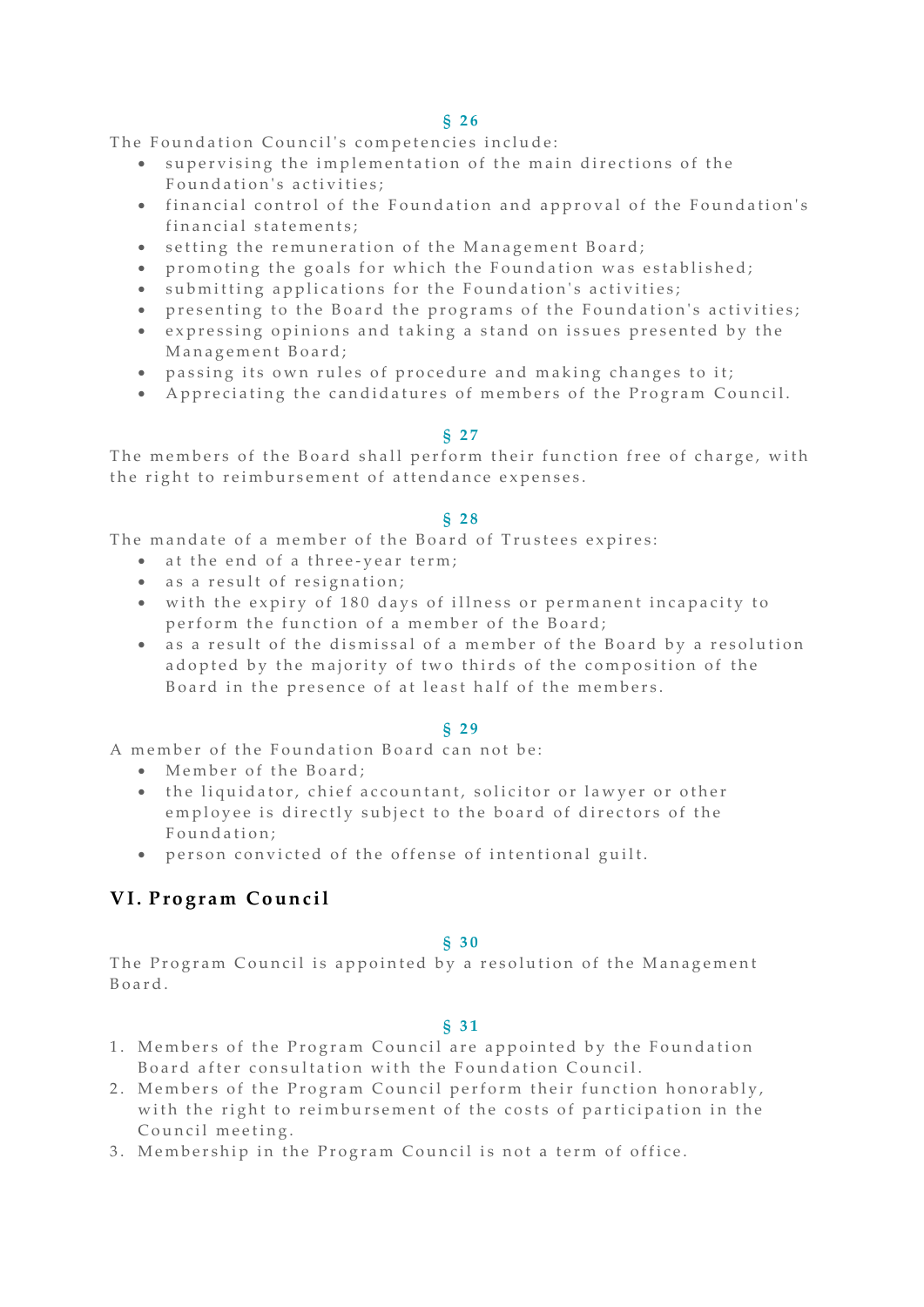4. Membership ceases at the request of the member himself or by means of a resolution of the Board after consulting the Council of the Foundation.

#### **§ 3 2**

The Program Council meets once a year. The meeting of the Foundation is to be convened.

### **§ 3 3**

The tasks of the Program Board include:

- promoting and supporting both the Foundation itself and its o biectives:
- expressing opinions on the direction of the Foundation's development, identifying areas that should remain within the Foundation's interest;
- substantive support of the Board and the Foundation Council in a chieving the statutory objectives.

# **VII. Final Provisions**

#### **§ 3 4**

- 1. The Foundation may join another Foundation with convergent aims, under the terms and conditions set forth by the Foundation.
- 2. A merger can not take place if the purpose of the Foundation could be c h a n g e d .
- 3. Decisions on the merger are made by the Council of the Foundation, which grants the Management Board the authority to sign the agreement referred to in sec. 1.

#### **§ 3 5**

Modification of the Foundation's statute (including the change of the Foundation's purpose) may be made on the basis of a resolution of the Management Board adopted by a two-thirds majority in presence of at least half of the composition and after consultation with the Foundation Council.

#### **§ 3 6**

- 1. The Foundation is liquidated if it is impossible to meet the objectives for which it has been established or its financial resources and assets have been exhausted.
- 2. The decision of the liquidation is taken by the Management Board of the Foundation by means of a resolution, after consulting the Council of the Foundation.
- 3. Liquidation is carried out by the last members of the Management B o a r d .
- 4. Funds remaining after the liquidation of the Foundation may be transferred to organizations with similar objectives operating in the Republic of Poland.